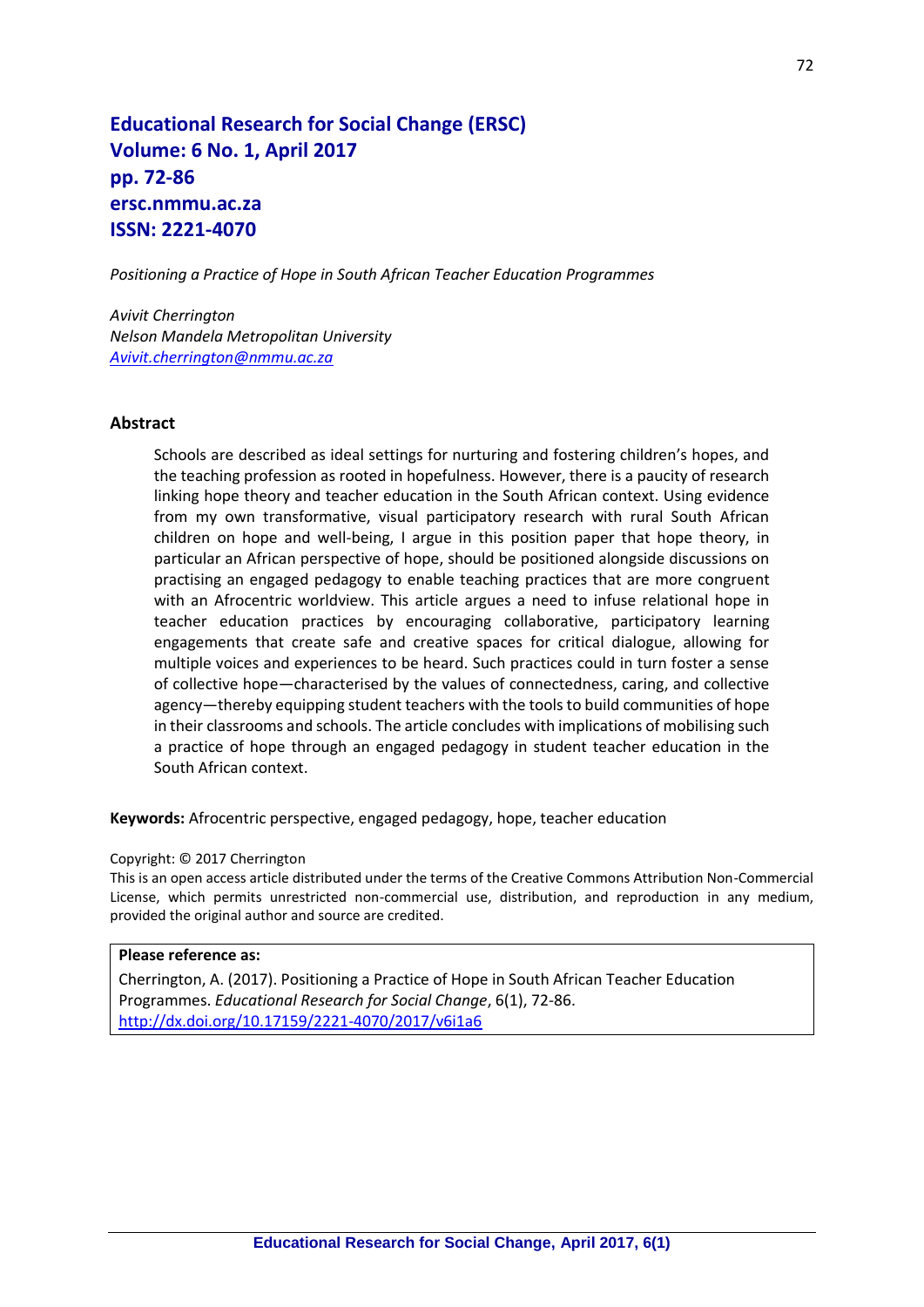### **Introduction**

*The classroom, with all its limitations, remains a location of possibility. In the field of possibility we have the opportunity to labor for freedom, to demand of ourselves and our comrades, an openness of mind and heart that allows us to face reality even as we collectively imagine ways to move beyond boundaries, to transgress. This is education as the practice of freedom. (bell hooks, 1994, p. 207)* 

In her renowned book, *Teaching to Transgress* (1994), hooks endorsed the need for a pedagogy in the discipline of education that can bridge the gap between theory of education as freedom and its practice. She lamented the way educational institutions talk about the power of education to transform society and liberate learners from the grasp of poverty, while the oppressive *banking system of education* (a phrase borrowed from Freire's work) still dominates. She advocated an *engaged pedagogy*, where educators focus on connecting with their learners' lived experiences, hence creating a sense of community in collective learning. Thus, educators should not only strive to transfer knowledge from books, but also bring the ideals of cultural diversity and social justice into the classroom: they should jointly generate and reflect on knowledge about how to live as active citizens in the world (hooks, 1994). While she critiqued the American education system for its failure to provide a just and democratic learning context for marginalised groups, and for the imposition of the patriarchal Western knowledge systems that prevail in universities, her ideas are relevant for concerns about South Africa's current education context. Discussions on poverty and inequality in the country's schooling systems dominate many education journals, while institutions of higher education continue to grapple with the necessity of equipping student teachers with pedagogical tools that can foster culturally inclusive teaching contexts.

Drawing on Freire's work, hooks (1994) further emphasised the way a liberatory pedagogical process in the classroom can foster a sense of conscientisation in both the learners and their teacher "when one begins to think critically about the self and identity in relation to one's political circumstance" (p. 47). However, to achieve such a progressive, holistic, and engaged educational environment requires teachers who are "actively committed to a process of self-actualisation that promotes their own wellbeing" (hooks, 1994, p. 15). Accordingly, hooks (1994) voiced her concern as to how a teacher who is not aware of her own development and being in the world could be expected to support her learners' struggle towards self-actualisation and empowerment. According to Waters (2011), who noted the positive influence of teachers who demonstrate high levels of social and emotional well-being, "teaching for wellbeing is a key aspect of 21st century education" (p. 76). My personal experience with young student teachers is their mounting frustration as a result of feeling underprepared in handling the socioemotional barriers that the learners bring into the classroom. Their vision of being teachers who can make a difference is soon dampened by the realities of overcrowded classrooms, underresourced schools, and uninvolved parents. This is consistent with Lopez's description of students whose hopes are diminished and who thus lack the energy or sense of efficacy to enact change:

*These students may give up when encountering barriers to goals simply because they can't think of other pathways around the obstacles or can't get the support they need. This often results in frustration, a loss of confidence, and lowered self-esteem. (2010, p. 41)*

Given that teaching is a profession rife with challenges and expectations, fostering the well-being of teachers becomes a necessity (Jacobs, 2005; McInerney, 2007; Nolan & Stitzlein, 2010).

What is inherently implied but seldom mentioned outright in hooks' discourses on the practice of an engaged pedagogy is the place of hope—as a key facet for positive human interaction and development—for bringing about change in education. Yet, according to Webb (2010), education and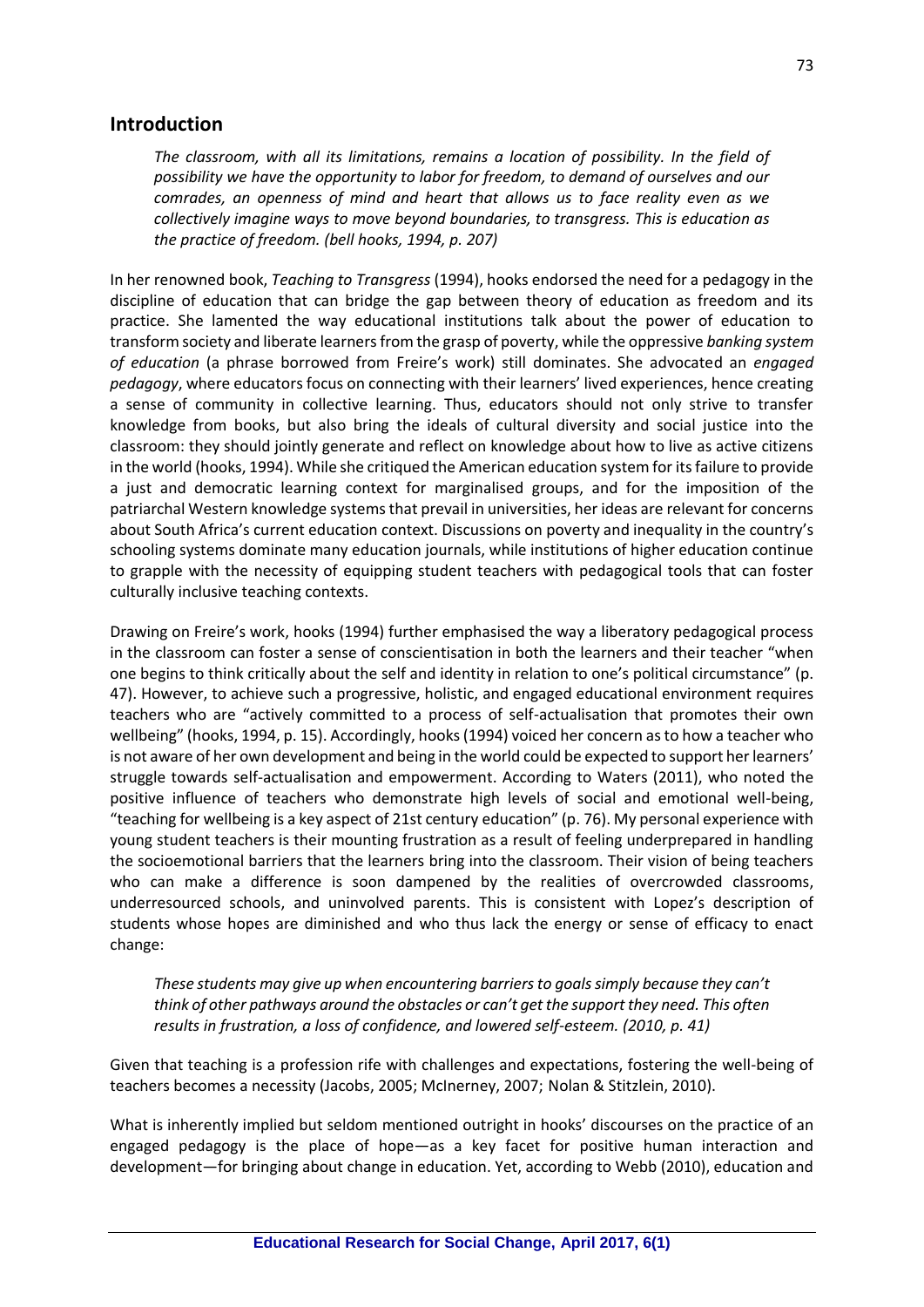hope share the same ontological root and therefore are "inextricably tied" (p. 327), while Jacobs (2005, p. 799) stated that hope and education "are wrapped up in a kind of horizontal relationship of mutuality." In the introductory quote, hooks, like many others, referred to education as the "practice of freedom" (1994, p. 207), an expression often associated with the experience of being hopeful. Scioli and Biller (2010) stated that the hope system is enabled when an individual experiences empowerment and a feeling of liberation or release from oppression. Similarly, it has been noted that "hope is a necessary condition" for an education aimed at bringing about social change (Jacobs, 2005, p. 794). Schools have been described as potentially ideal settings for nurturing and building children's hopes and, therefore, it is important for teachers to root their practices in hopefulness (Nolan & Stitzlein, 2010). According to Lopez (2010), hopeful educators create an energy that produces ripples of hope for others: "Those hopeful principals and teachers spread hope by encouraging autonomy, modelling a hopeful lifestyle, promoting strengths-based development, and telling stories about how students and educators overcome big obstacles to realize important goals" (p. 42).

This holds implications for teachers' roles in supporting their learners' hopes, especially in communities facing adversity. Furthermore, it provides support for hooks' (1994) earlier contention that teachers should first and foremost be capacitated to enable their own hope, well-being, and identity development. It is therefore puzzling that there is such a paucity of literature in South Africa on hope research and praxis in the field of teacher education.

When relating hooks' ideas to my own experiences in the South African education context, I wondered how student teachers could be equipped to practise such an engaged pedagogy and to create a sense of collective learning in the classroom. Therefore, this article is driven by the question: "How can a practice of hope be positioned in teacher education programmes to equip student teachers to build communities of hope in their classrooms?" In agreement with hooks (1994) that combining the theoretical with the experiential offers a richer way of knowing, I have made use of both literature and findings from my research study with 12 rural South African children exploring hope to inform my arguments. I seek to position a practice of hope in student teacher education, not only as a means of fostering emerging teachers' sense of self-efficacy and well-being (which in itself would be advantageous), but also as a practical tool for mobilising an engaged pedagogy in the university classroom, thereby enabling communities of hope to emerge in the learning process.

I begin the discussion by unpacking the concept of hope, exploring a framework of hope from an African perspective, and referring to literature on the value of hope in teacher education programmes. I then outline some practical suggestions of how a practice of hope, combined with hooks' engaged pedagogy, could enable spaces for student teachers to become aware of their own developing identities and learn to listen to the multiple voices that contribute to the learning process. I further show that when such practices are combined with participatory collaborative engagements, a sense of community can be fostered in the university classroom, encouraging a shared spirit of learning. I consider how such teaching and learning practices connect with the values embedded in an African philosophy to life and education. I conclude the article with a discussion on the possible value and implications of fostering hope as praxis in teacher education programmes in the South African context.

# **Hope from an African Perspective**

According to Nolan and Stitzlein (2010), it is often assumed that hope as a universal construct is a commonly understood concept with a common meaning; however, this is not the case. While the capacity to hope is regarded as universally human, its definition and expression are significantly influenced by many factors; these include upbringing, worldview, cultural and social norms, as well as personal experiences. Most established hope theorists agree that the construct is multidimensional, is significantly linked to human well-being, and can be strengthened or weakened according to one's biological and social circumstances. Scioli and Biller (2009) described hope as a "manner of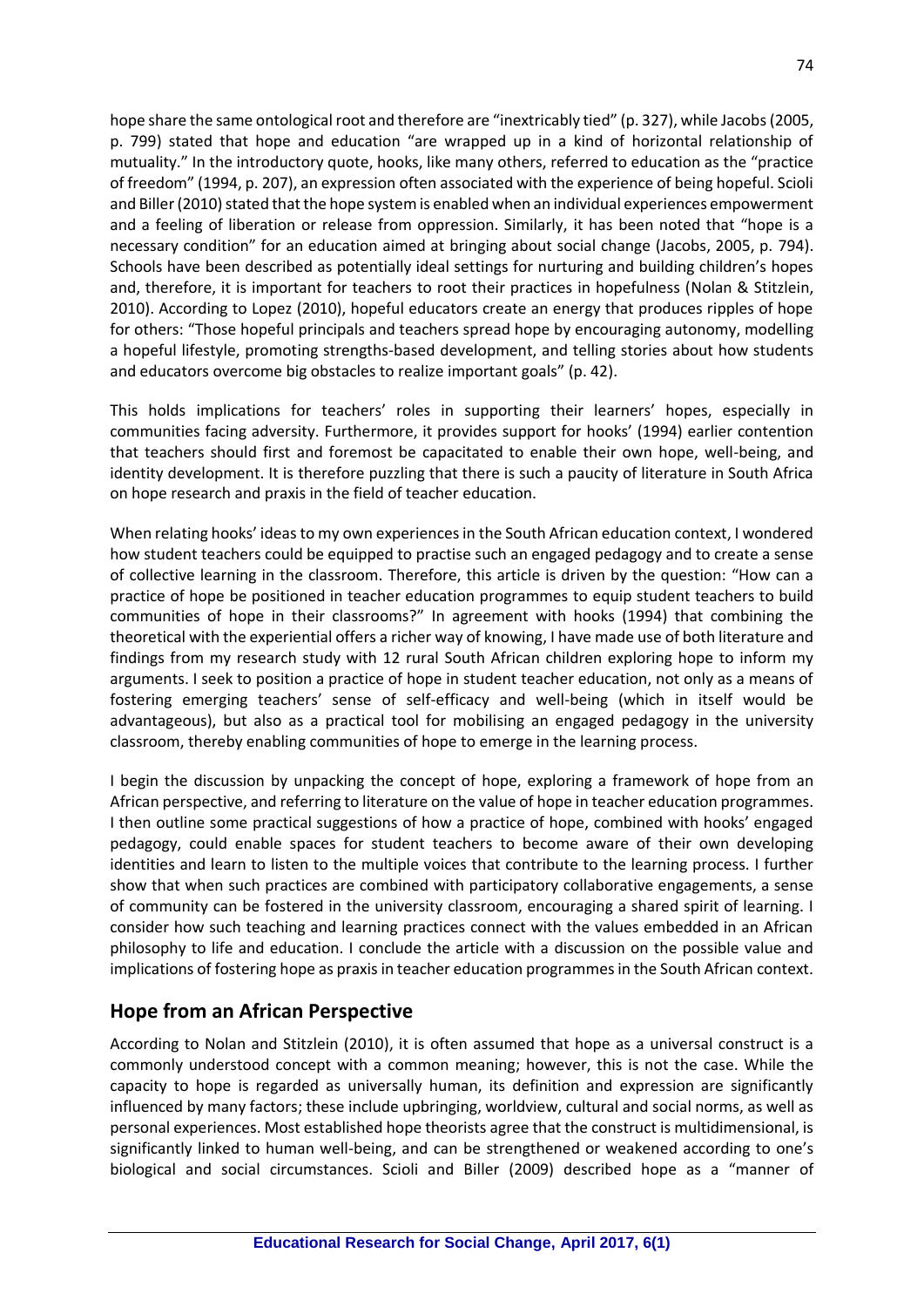experiencing yourself, the world, and the future" (p. 204). It can therefore be described as involving an active orientation that enables agency and interpersonal engagement directed at pursuing purpose and well-being.

Du and King (2012) argued that the dominant theories of hope stem from Western individualistic cultures that emphasise personal agency; however, these theories are limited because they "cannot capture the more relational aspects of hope which are assumed to be more salient in collectivist cultures" (p. 1). This proclivity in collective-oriented African cultures towards a relational way of being (referred to as *ubuntu*) and towards collectively held aspirations of well-being has been documented (Mkhize, 2007; Mokwena, 2007; Venter, 2004). It is a way of life based on the values of respect, compassion, and connectedness, all advocating that an individual's humanity is made possible through the humanity of others. Living communally—from an Afrocentric perspective—is founded on an awareness of the fundamental interdependence of people (Venter, 2004). Therefore, a sense of communal well-being exists if "people mutually recognize the obligation to be responsive to one another's needs" (Mkhize, 2007, p. 46) in conjunction with meeting their own needs. The philosophy of ubuntu is a deeply rooted African value system that also promotes an awareness of one's purpose and meaning in life (Venter, 2004), which links directly to the experience of hope.

Owing to the lack of hope theories that represent the construct of hope from an Afrocentric worldview, I used the findings from my study with rural South African children to adapt the Integrated Theory of Hope (Scioli & Biller, 2009) to a framework of hope from an African perspective. Over a period of a year I engaged with 12 rural primary school children in QwaQwa, South Africa using a variety of participatory visual methods (drawings, collage making, Mmogo-method®4, and photovoice) to explore their conceptualisations of hope (Cherrington, 2015). According to the framework, African hope is represented as a multilayered and multidimensional experience, and founded on the description of hope as an emotional, future-directed system made up of three complex interrelated subsystems (attachment, mastery, and survival), which develop and function along six hierarchical levels:

Level 1: *Biological motives*—comprised of three hope subsystems (attachment, mastery, and survival), which are all inherent human drives.

Level 2: *Contextual hope*—refers to external physical, psychological, and social resources, which an individual can access to guide and strengthen his or her hope subsystems.

Level 3: *Personal hope*—exists in the individual's thoughts, feelings, and behaviours, all pursuing a meaningful personal future, and adopting the values and character traits of a hopeful person.

Level 4: *Belief system*—the individual's worldview (includes cultural and social norms) that shapes and guides how the personal hope is extended beyond the individual.

Level 5: *Relational hope*—representing manifestations of the individual's hopeful thoughts, feelings, and behaviours extended outwardly through hopeful interactions and sharing hope with others.

Level 6: *Collective hope*—where hope becomes a collaborative process of pursuing a collective well-being by promoting togetherness, harmony, and mutual respect.

 $\overline{a}$ 

<sup>4</sup> http://veraroos.co.za/contributions/mmogo-method/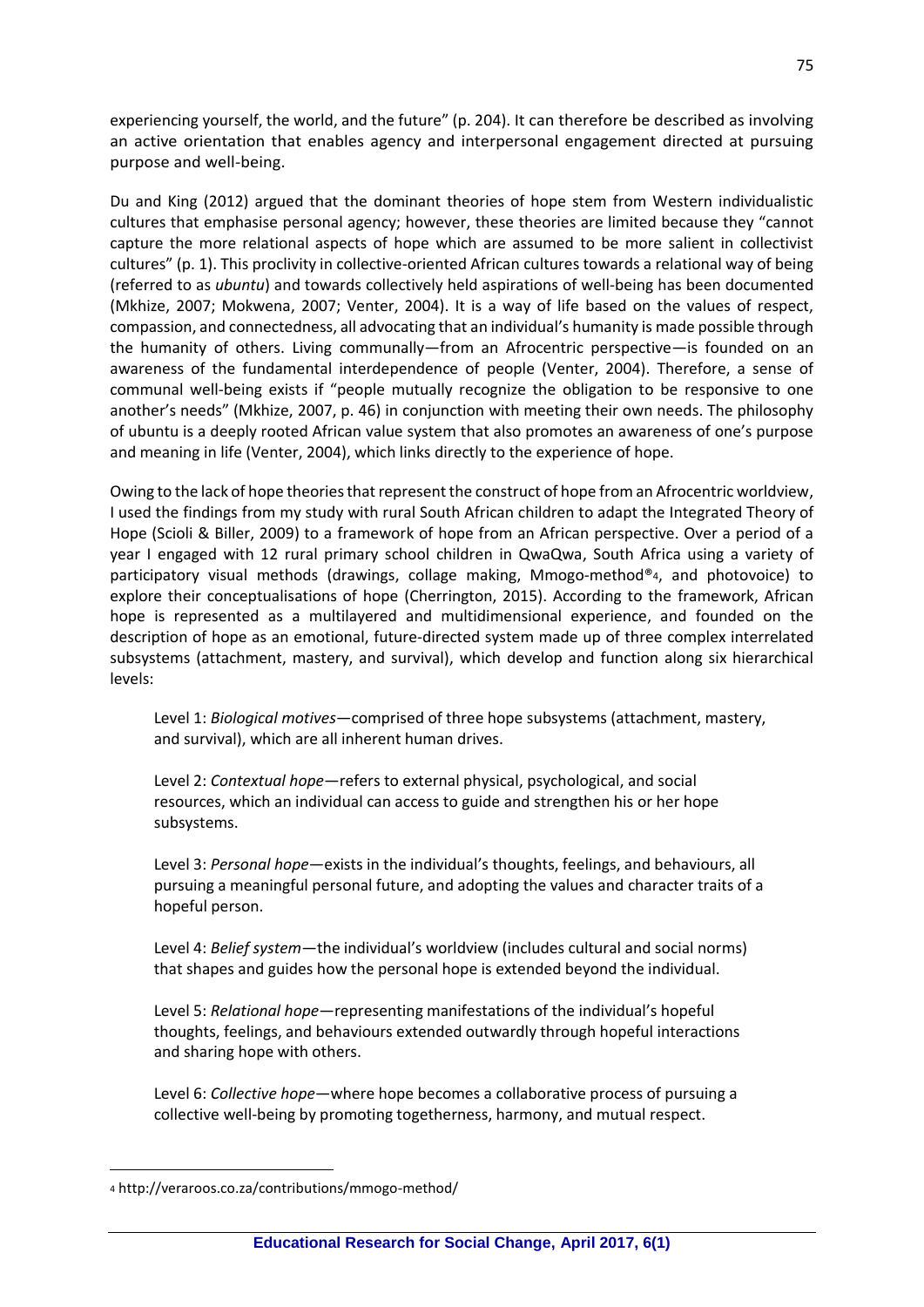In this framework, hope is described as "simultaneously existing in one's context, within one's identity, in one's interactions with others, and in the pursuit of meaningfulness in life as part of a hopeful, connected community" (Cherrington, 2015, p. 274). This view emphasises that hope in an Afrocentric context can be fostered and nurtured by promoting a foundation of care, respect, and trust through a collective pursuit of authenticity, inclusiveness, and connectedness. While the framework itself is discussed in more detail elsewhere (Cherrington, 2015), this article focuses specifically on only the last two levels of relational and collective hope, and their link to putting an engaged pedagogy into practice in teacher education programmes.

# **Positioning Hope in the Context of Teacher Education**

The notion that explicitly working with hope can develop or enhance an individual's understanding of her or his hope process is well supported in the literature (Larsen & Stege, 2012; Marques, Lopez, & Pais-Ribeiro, 2011; McDermott & Hastings, 2000). Hopeful thinking arises in the context of relationships with others who teach and enact hope (Snyder, 2000). As such, the hope process can be continually strengthened through its engagement in praxis; thus, the more it is enacted the more it is reinforced (Cherrington, 2016; Cherrington & De Lange, 2016). Therefore, educational institutions are ideal settings for fostering and increasing a learner's hope. In fact, according to McDermott and Hastings (2000) it is not only the education context but also the curriculum itself that lends itself to hope enhancement because many learners can then be reached simultaneously.

International studies have shown that hope-based interventions in schools can have far-reaching benefits for learners, educators, and school communities (Lopez, 2010; Marques et al., 2011). Children's hopeful thinking has been positively associated with perceived competence and self-esteem or self-worth. Children and youth with high hope tend to be more motivated and thus more successful in pursuing goals; as a result, they tend to experience more positive emotions. These strengths translate to higher levels of scholastic achievement and social competence, and a better ability to cope with future challenges. For example, a 5-week hope-based intervention conducted with learners at a Portuguese middle school determined that the measured benefits of increased psychological strengths (hope, life satisfaction, and self-worth) had been sustained even 18 months later (Marques et al., 2011). Hope-oriented thinking also has an active component and therefore programmes aimed at increasing hope also engender agentic thinking and active citizenship in pursuing a desired change (Cherrington & De Lange, 2016; Snyder 2000). This implies that introducing hope-based activities into educational contexts could have numerous benefits for the school system as a whole.

Like Jacobs (2005), I too liken hooks' proposed engaged pedagogy to hope in practice, "both in its orientation towards the possibility of a better, changed future through collective, pedagogical action and its overt invocation of Freire's *A Pedagogy of Hope*" (p. 784). Both hope and education are about the process of human becoming, driven by the exploration of our incompleteness and longing for a better self in a better world (Freire, 1970/2005; Giroux, 2004; Webb, 2010). Consequently, if education is regarded as a key driver for changing the world and our place in it, hope contributes a vision of our active role in the "process of an unfinished, rather than historically determined, world" (Jacobs, 2005, p. 799). Similarly, Giroux (2004) spoke of *educated hope* as a subversive force that "pluralizes politics by opening up a space for dissent, making authority accountable, and becoming an activating presence in promoting social transformation" (p. 39). These are only some examples of literature in the field of education that highlight the need for a hopeful education. The problem is not that hope is seldom mentioned in education discourses, in fact, it is "so much a part of our conversations that we take little notice of it" (Jacobs, 2005, p. 799). However, hope has seldom been discussed practically in terms of its potential as an educational practice or pedagogy. Yet, hope is essentially critical and reflective and therefore involves praxis, making it "a powerful tool for fostering engagement and dialogue between educators and learners, students and lecturers, schools and their communities" (Jacobs, 2005, p. 799).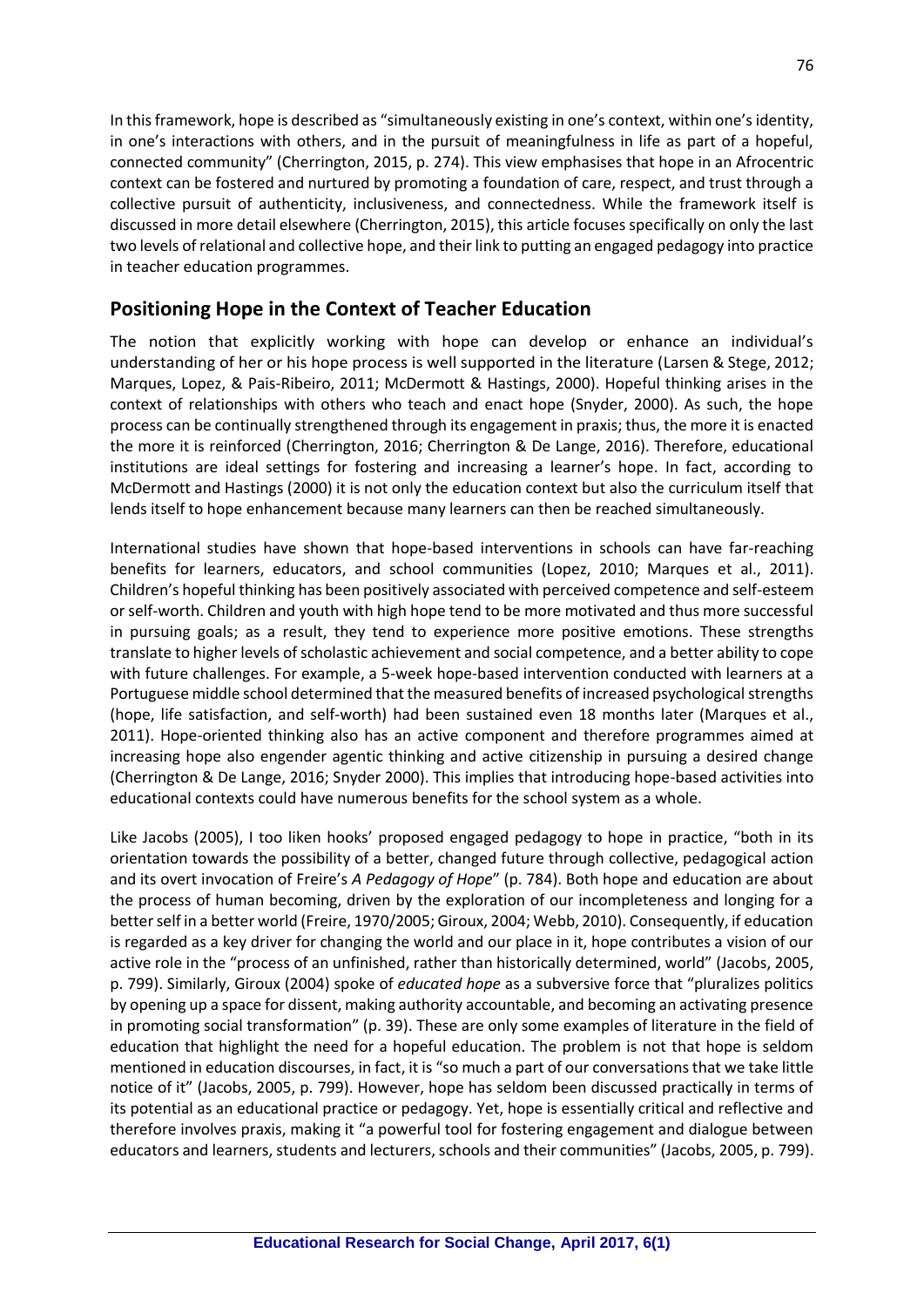My positioning of hope in teacher education programmes is guided by two key shortcomings when integrating education practice and hope studies. Firstly, while various theoretical discussions exist about the significance of injecting hope and well-being holistically into the foundational core of education institutions (not simply as once-off interventions), few have anchored such notions in praxis by fleshing out exactly how this could be achieved. Hooks' (1994) critique on theoretical postulating in education once again bears relevance: "Theory is not inherently healing, liberatory, or revolutionary. It fulfils this function only when we ask that it do so and direct our theorising towards this end" (p. 61). Thus, simply theorising about teachers as agents of hope and of education as a practice of hope, does not simply make it so. This notable gap between theory and practice also points to the second shortcoming: Is there sufficient capacity and willingness among South African educators to enact such an engaged pedagogy? To implement and maintain hope enhancing school systems implies that all school stakeholders are open to, and have the capacity for, promoting meaningful school-wide hope practices. The following section offers suggestions on how a practice of hope could be mobilised pedagogically in teacher education programmes to equip student teachers with the tools and means for building communities of hope in their own classrooms.

# **Putting a Practice of Hope to Work in Teacher Education**

A discussion around the need for an engaged education practice that places value on both the learners' and the teachers' senses of identity, self-determination, and voice, encapsulates the key dimensions of relational hope. Further, the conceptualisations of places of learning as fostering a sense of community and mutual regard, which "creates a sense that there is a shared commitment and a common good that binds" (hooks, 1994, p. 40) reflects the dimensions of collective hope. Practices that foster relational and collective aspects of hope connect more closely with an African worldview and can thus be conducive towards creating a more diverse and Africanised learning environment.

### **Creating spaces for interaction, collaboration, and voice: Fostering relational hope.**

Hooks (1994) argued that to open possibilities for hope, teachers need to critically examine their own positioning in the classroom, and reflect on how far their teaching practice promotes or hinders the ideal of freedom and social justice. Giroux (1993), a founding theorist of critical pedagogy, referred to educators as culture brokers, highlighting the important role they play in a democratic society as engaged critics able to "understand the nature of their own self-formation, have some vision of the future, see the importance of education as a public discourse, and have a sense of mission in providing students what they need to become critical citizens" (p. 15).

This relates to Venter's (2004) description of education from an Afrocentric perspective as one where

*students should have an emotional learning experience where they could express their viewpoints; thus, teaching towards transforming the head as well as the heart. Teachers on the other hand are change agents and they should be aware that they can transform the students. (p. 157)*

While South African institutions of higher education seem to espouse the value of teachers as critical thinkers and proponents of hope, it is unclear how far these visions are being carried through into pedagogical practices and the teacher education curriculum.

Hooks (1994) related stories of personal disappointment on entering university and expecting an atmosphere of critical insight and inclusiveness, but instead discovering that: "Most of my professors were not the slightest bit interested in enlightenment. More than anything they seemed enthralled by the exercise of power and authority within their mini-kingdom, the classroom" (p. 17).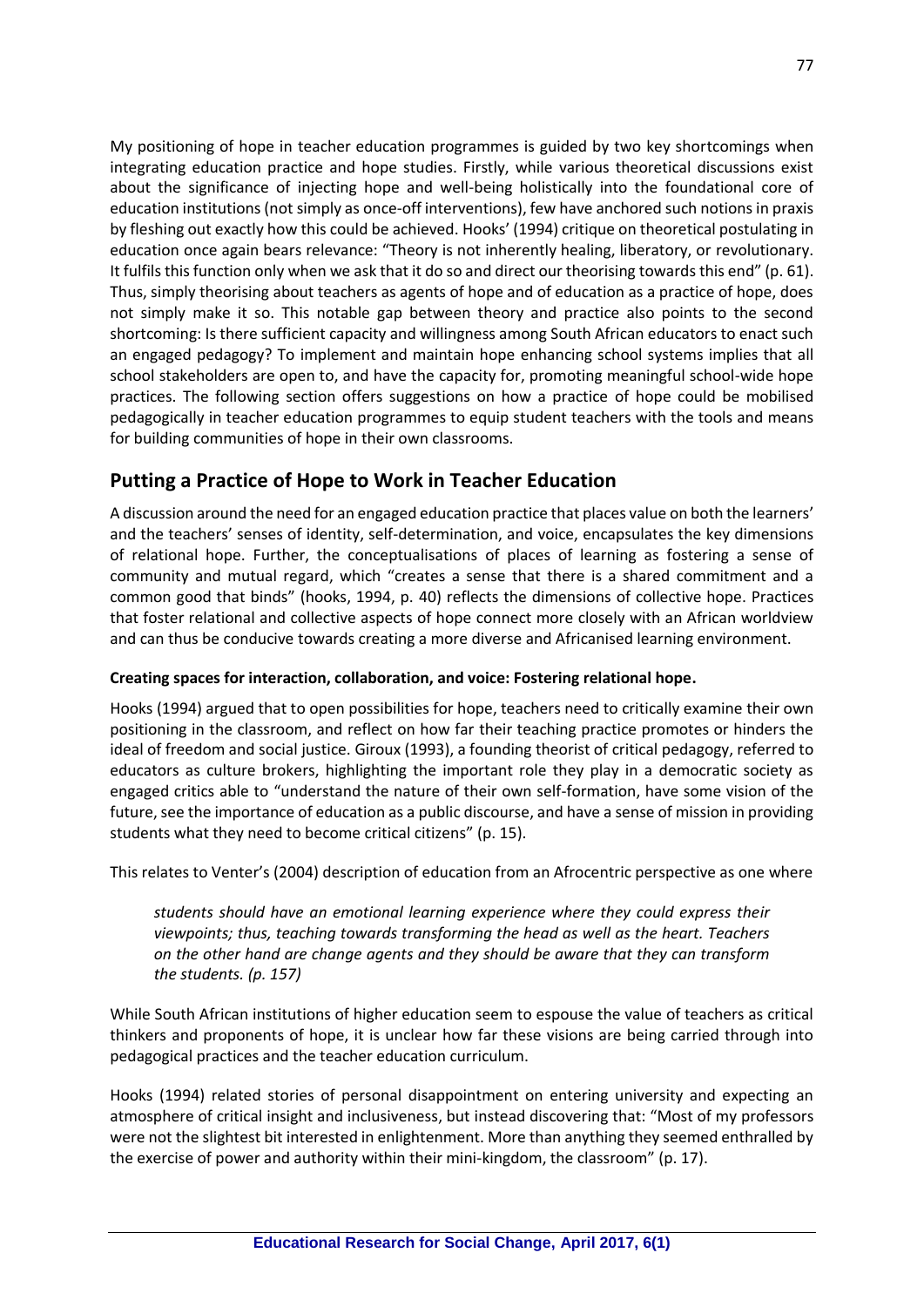She therefore advocated an engaged pedagogy that could minimise power struggles between educators and students, thereby making the university classroom an inclusive space where knowledge is coconstructed through collaborative engagements. However, for a pedagogy that places value in how all parties contribute to learning through their personal experiences and stories, two key conditions are crucial: teachers concerned with their own well-being and developing identities, and learning environments that foster spaces for open and critical dialogue where multiple voices and experiences can be shared. These conditions can be promoted in teacher education programmes, through hope praxis, in the following ways.

### **Learning about the self: Fostering positive teacher identity and development.**

Hooks (1994) was quite critical about the lack of support at all levels for teachers to engage in a process of self-actualisation and personal development. Emphasising Freire's concept of conscientisation, she believes that liberation in the classroom can only begin to take form when "one begins to think critically about the self and identity in relation to one's political circumstances" (1994, p. 47). She further reminded the reader that Freire "never spoke of conscientisation as an end in itself, but always as it is joined by meaningful praxis" (p. 47). This praxis refers to a continual cycle of action and reflection with regard to the individual's positioning, and repositioning, in the world in order to change it. Central to such discussions on teacher conscientisation are questions of "how identity itself is constituted and what the enabling conditions might be for human agency?" (Giroux, 1993, p. 26).

Bringing hope explicitly into counselling sessions has numerous benefits for personal development and awareness (Larsen, Edey, & LeMay, 2005). According to Larsen and Stege (2012), because individuals (re)created ways of being in the world which they perceived as personally hopeful, this "supported new understandings of themselves and their potential. These aspects of identity contributed to a sense of purpose and self-worth, offering an anchor to self during difficult times" (p. 48).

I observed a similar connection between the exploration of hope and personal identity development in my own study with rural children, which led to the identification of relational hope. In exploring their own hope, the children started becoming aware of their own agency to influence not only their own well-being, but also that of those around them through positive thoughts and behaviours (Cherrington & De Lange, 2016). They also began relating their own orientation of being hopeful to various personal characteristics and relational behaviours that they aspired towards: being kind, helpful, trustworthy, and contributing towards promoting a better community. This empowered the children not only to redefine their own identity as being hopeful (rather than vulnerable), but also fostered a sense of agency and self-confidence that they were eager to extend outwards towards their friends and family. One of the participants, Edwin, explained excitedly that he wanted to share what he had learned about hope with other children in his community:

*When I am [a] teacher, I teach small children . . . I am going to tell this, what is hope? Hope is like what? . . . and they know it. I want to tell like when you teach me and then me, I am going to take my words and give it to other children who are need to it. (Cherrington, 2015, p. 261)* 

Edwin was not only passionate about sharing what he had learned with others, but saw himself in the role of a teacher, possessing the knowledge and skills to help other children develop their hope. Thus, it seems that learning about his own hope not only equipped him with a positive self-identity as hopeful, but also built his confidence about engaging with others. Moreover, it showed Edwin a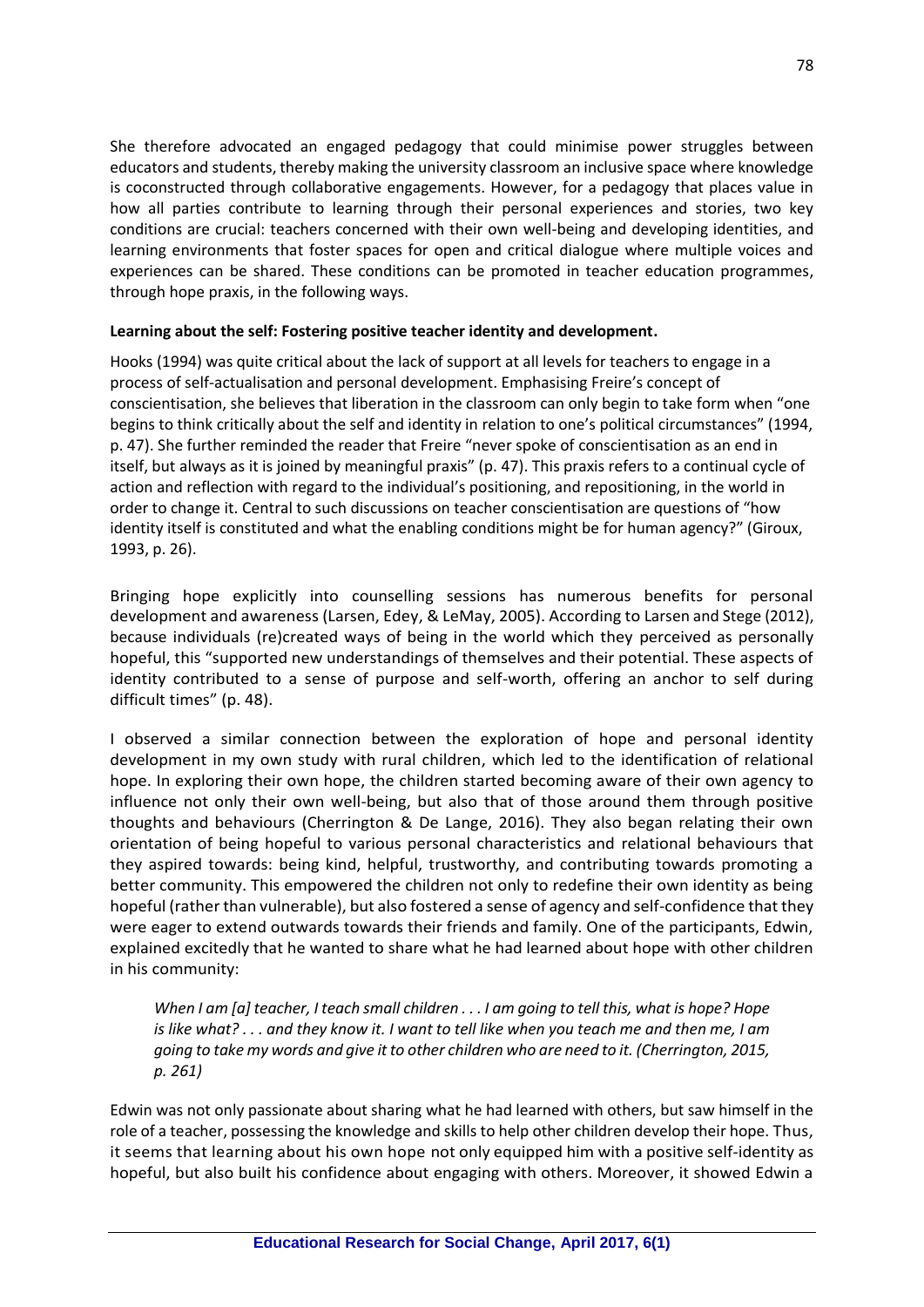way of sharing his knowledge with others, and perhaps even provided him with a purpose or role in the community. As Jacobs (2005, p. 788) affirmed: "Seeing oneself as part of a larger social fabric of responsibility provides the impetus for people to consider how the exercise of their individual agency affects the world and the people in it." Such benefits from exploring hope could be transferred to the classroom setting where student teachers are encouraged to engage in ways that promote the development of their hope and sense of identity, as well as equipping them with a sense of agency to build the hope of those around them. This aligns with Higgs' (2016) view that in the South African context a higher education curriculum concerned with integrating indigenous African epistemologies should be "primarily concerned with empowering educators and learners to gain confidence in their own capabilities and to acquire a sense of pride in their own ways of being in the world" (p. 95).

#### **Learning to listen to multiple voices.**

Through an engaged pedagogy, hooks (1994) encouraged lecturers to view their students as whole human beings who bring into the university classroom, complex lives and experiences. This requires paying attention to the issue of voice: Who speaks, who listens, and why? She premised her argument on Giroux's (1993) notion that students' experiences must be situated within the pedagogy of learning. He believed that incorporating multiple voices into the learning process opens opportunities for engaging differently with others, and with the world: "Students have memories, families, religions, feelings, languages, and cultures that give them a distinctive voice. We can critically engage that experience and we can move beyond it. But we can't deny it" (p. 16).

Roux and Becker (2016) extended this argument further by emphasising the need for enacting open dialogue in higher education to disturb inherent conditions of power, privilege, and otherness in the classroom. They described dialogic practices where multiple voices not only have the right to be expressed and authentically heard, but also where "disruptive questions" are dealt with truthfully (2016*,* p. 136). The significance of opening dialogue is further supported by Higgs (2016) who asserted that indigenous African voices and indigenous ways of knowing have been negated in educational discourses.

The need to recognise the emerging identities and voices of students in the learning process connects with Freire's writing on pedagogy, which assumed humanness as a necessary condition for transforming a "dehumanising system" into education as freedom (Roux & Becker, 2016). It also supports Venter's (2004) statement that in an African philosophy of education, a person gains knowledge "by listening to your fellow human beings" (p. 156). However, a prerequisite for such authentic and transformative conversations to take place is for each participant to be radically open to every other participant, striving toward "a mutual relationship of which mutual trust between the dialoguers is the logical consequence" (Freire 1970/2005, p. 72). Further, to foster such diversity and inclusiveness in education, despair and fear should be replaced by a "shared belief in a spirit of intellectual openness that celebrates diversity, welcomes dissent, and rejoices in collective dedication to truth" (hooks, 1994, p. 33). In my mind, both Freire and hooks are alluding to the necessity for fostering hope in classroom interactions to nurture trust and openness.

Hope in practice, as with an engaged pedagogy, is about opening possibilities and opportunities for dialogue. Trust and openness are conditions fostered through hope praxis (Scioli & Biller, 2009; Webb, 2010). In other words, a discussion on hope can be a wonderful platform for opening safe spaces for sharing subjective experiences and perceptions. Building on Giroux's view of the need to acknowledge the multiple experiences that exist in the university classroom, educators and students also bring with them different stories of hope, which could add compassion and intimacy to the critical engagement. Talking explicitly about one's hope has been shown to foster reflective thinking from which broader issues may be examined (Edey, Larsen, & LeMay, 2005). This also emerged in my research engagement exploring hope with rural children as I realised that they began to view issues in their immediate contexts through a hope lens. This enabled them to critically reflect on, and negotiate, social issues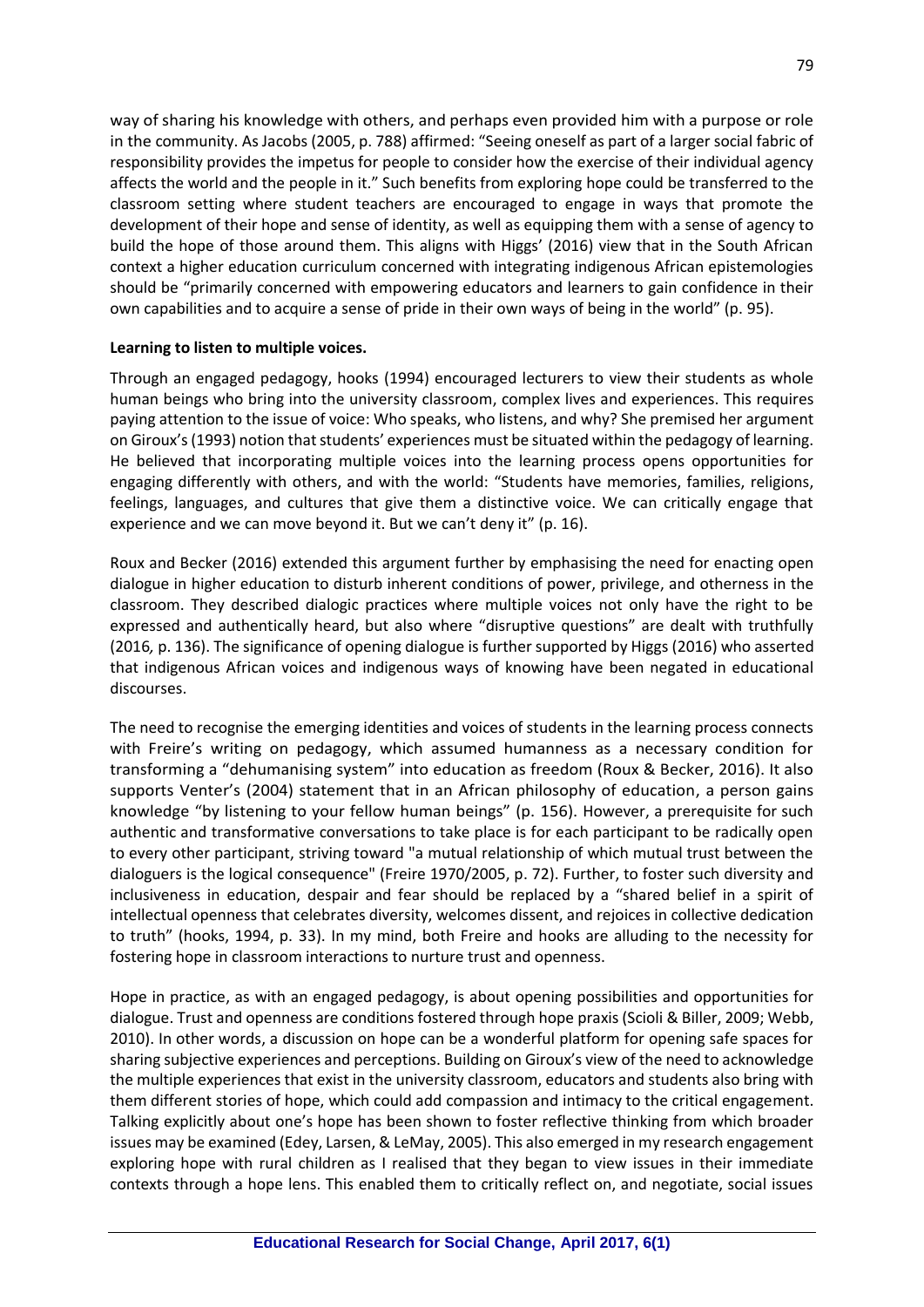such as domestic violence, crime, illness, and alcohol abuse, which they believed affected their hope. This could be extrapolated to a teaching and learning context where opening dialogue on the role of hope in teacher education could create spaces for multiple voices and experiences to emerge. As Inderbitzin (2015) noted, when students

*come to care deeply and personally about social problems and issues, they are imbued with educated hope and inspired to continue learning so that they can act with intent and clear purpose to improve conditions in their communities and the larger society. (p. 51)* 

Opening such meaningful conversations would stimulate a hopeful orientation, thus contributing significantly towards fostering cultural diversity, openness, and trust. It could be argued that for meaningful transformation to occur in teacher education, we need educators who are "engaged in hoping to look beyond themselves to the larger context within which they are hoping and to investigate issues at a more global level" (Nolan & Stitzlein, 2010, p. 8).

Storytelling remains a valuable method of knowledge transmission in many African cultures and, consequently, it is a highly regarded virtue for learners to not only be skilled at telling their own story, but also to listen intently as others relay their stories (Venter, 2004). Student teachers who are able to become empathetic to their fellow classmates' hope experiences and challenges, become more empathetic teachers who have a better understanding of the issues facing their own diverse learners. As Nolan and Stitzlein (2010, p. 5) aptly stated: "Storytelling powerfully connects us to the past, present, and future. As education scholars, we must ask what story it is we want teachers to be able to tell regarding their time in the classroom." Similarly, hooks (1994) believed that creating an atmosphere in the classroom where the value of each individual voice is recognised and validated fosters a sense of community.

#### **Promoting a sense of community in the university classroom: Mobilising collective hope.**

Curricula and educational contexts have been criticised for their emphasis on learning as an individualistic and competitive endeavour that negates scholarship as a collective activity (Giroux, 1993; Jacobs, 2005; Nolan & Stitzlein, 2010; Venter, 2004). When lecturers create competitive spaces, stressing individual achievement, they place extreme pressure on students to succeed at the expense of their classmates (Nolan & Stitzlein, 2010). The focus is then on content acquisition for assessment purposes rather than on shared meaning making and authentic dialogue. Further, such practices counter the African value system, which espouses harmony and collectivism rather than individualistic endeavours (Venter, 2004). By reconceptualising the teaching and learning engagement through a hope lens, the university classroom can become a space for encouraging a shared spirit of enquiry and belonging. In this section, I expand on this statement by arguing that to mobilise hope on a collective level requires a pedagogy that facilitates learners to take ownership of the learning process through participatory and collaborative knowledge construction. Consequently, a sense of community is established through the values of togetherness, shared interests, and mutual benefit.

#### **Learning to construct knowledge through collaborative, participatory methods.**

Learning opportunities that enable critical dialogue and pedagogical praxis are crucial for encouraging a liberatory education. Such practices, however, require educators to critically examine the way they conceptualise their learning space and their ideas of who holds the knowledge (hooks, 1994). Hooks (1994) therefore advocated for learning environments that have a dynamic and evolving nature that "invites us always to be in the present, to remember that the classroom is never the same. . . . When the classroom is truly engaged, it's dynamic. It's fluid. It's *always* changing" (p. 158).

Moving away from the traditional view of learners as blank recipients of knowledge requires a shift towards an expectation that all students embrace, and are able to fulfil, their responsibility to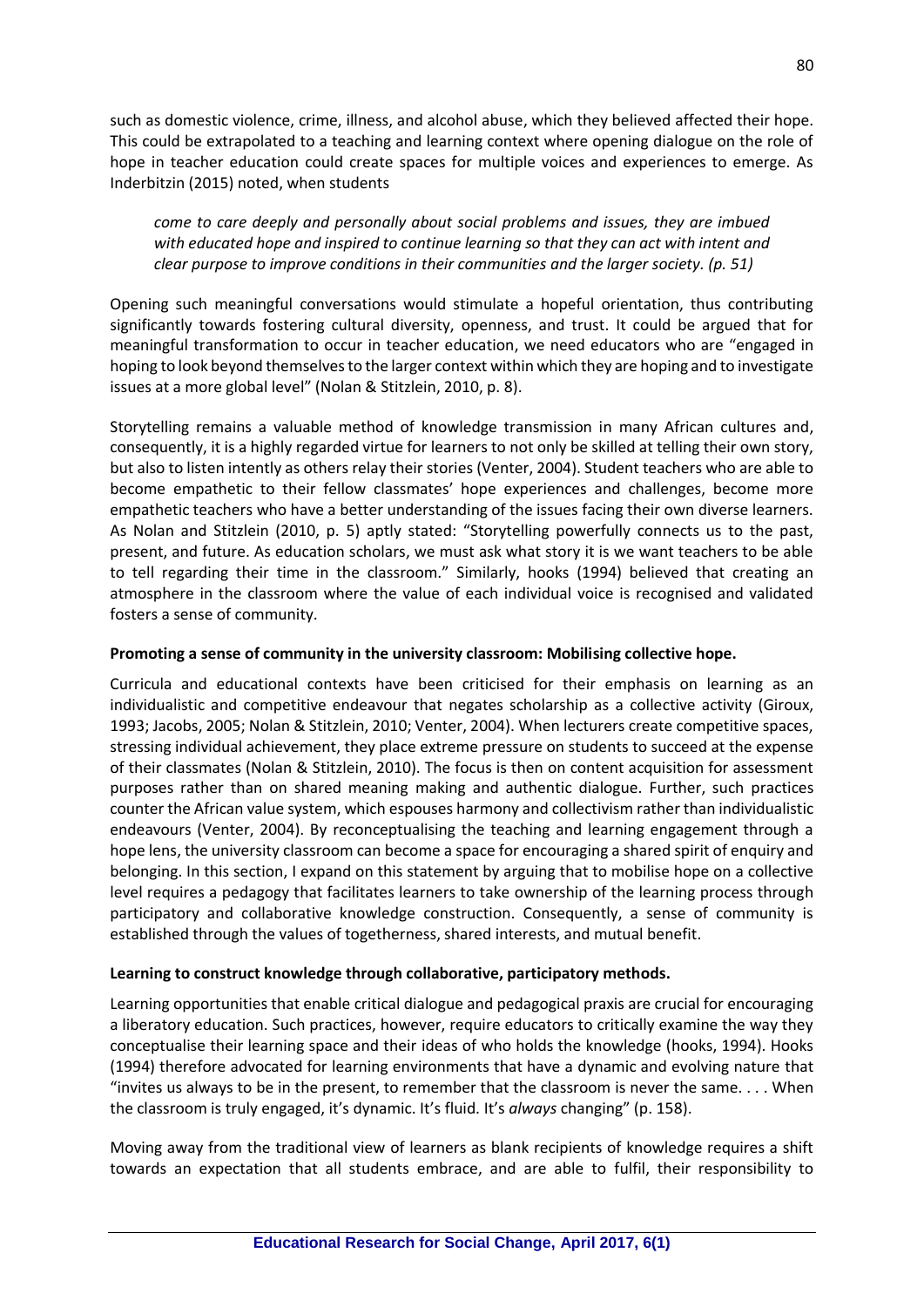contribute to learning in the classroom (Freire, 1970/2005; hooks, 1994). For both hooks and Freire, pedagogical spaces entail partnerships of collaborative and mutual learning and, as such, an engaged pedagogy should emphasise participation and involvement. The classroom needs to be "a democratic setting where everyone feels a responsibility to contribute" (hooks, 1994, p. 39). One way to foster collaborative learning and encourage an expectation of shared responsibility is by making use of participatory, action-oriented classroom practices. Being fully engaged in the classroom and participating as cocreators of knowledge can lead to an enhanced sense of collective autonomy and responsibility among learners. Strategies such as peer learning and group work, influenced by a social constructivist understanding of education, can encourage reflection and open dialogue (Leshem, Zion, & Friedman, 2015). These practices also support an Afrocentric philosophy of education, which views the teacher–learner relationship as underscored by cooperation and harmony (Venter, 2004). As such, teaching strategies that encourage collaborative educational action (Freire's preferred term) are seen to boost cohesion and inclusiveness, and thus have been referred to as learner-centred, democratic, and discovery-based methods (Rose, 2005).

It is well documented that hope is relational and often nurtured through positive interactions with others. Marques et al. (2011) noted that group work can stimulate the transactional process of fostering hopeful thinking. Similarly, in my own study, making use of a variety of visual methods that encouraged collaborative and participatory knowledge construction played a significant role in enhancing the children's hope (Cherrington, 2016). Collective engagement also leads to collective awareness, which in turn opens up spaces for active citizenship. I particularly like Jacobs' (2005) description that hope is a "collaborative and imaginative process" enabling agency thus pushing individuals forward "to collectively reimagine the future and its possibilities" (p. 800). Therefore, it can be said that university classroom interactions that enhance conditions of togetherness, belonging, and agency can also be regarded as hope enhancing. Such practices also demonstrate for students a hopeful way of being with others, operationalising the values of ubuntu, which encourage all involved to take ownership and responsibility for the learning process.

#### **Learning to strive together as a community of hope.**

According to Jacobs (2005, p. 789) an engaged pedagogy represents "teachers and students being wholly present in the classroom with a kind of intersubjective investment in the class and the outcomes of the class." This intersubjective investment in the learning process was similarly described by Nolan and Stitzlein (2010, p. 8) as a "coming together collaboratively over issues of mutual concern." I relate such statements to the idea of fostering a collective hope through the process of learning that in turn promotes the development of a community of hope. My emphasis on the benefits of creating a sense of community in the education context stems from the following description by hooks (1994) of an engaged teaching style:

I enter the [university] classroom with the assumption that we must build "community" in order to create a climate of openness and intellectual rigor. Rather than focusing on the issue of safety, I think that a feeling of community creates a sense that there is shared commitment and a common good that binds us. What we all ideally share is the desire to learn—to receive actively knowledge that enhances our intellectual development and our capacity to live more fully in the world. (p. 40)

Linking such a collective learning process with the goal of living more meaningfully in the world, hooks once again, perhaps unwittingly, positioned hope practice directly in the classroom. She also alluded to an experience of collective hope that resonates more closely with an Afrocentric orientation. As Venter (2004, p. 151) explained: "Belonging to a community is part of the essence of traditional African life." Fostering hope through a shared vision or collective (educational) goal pursuits can stimulate a sense of shared agency among the learners (Lopez, 2010); moreover, it promotes the idea of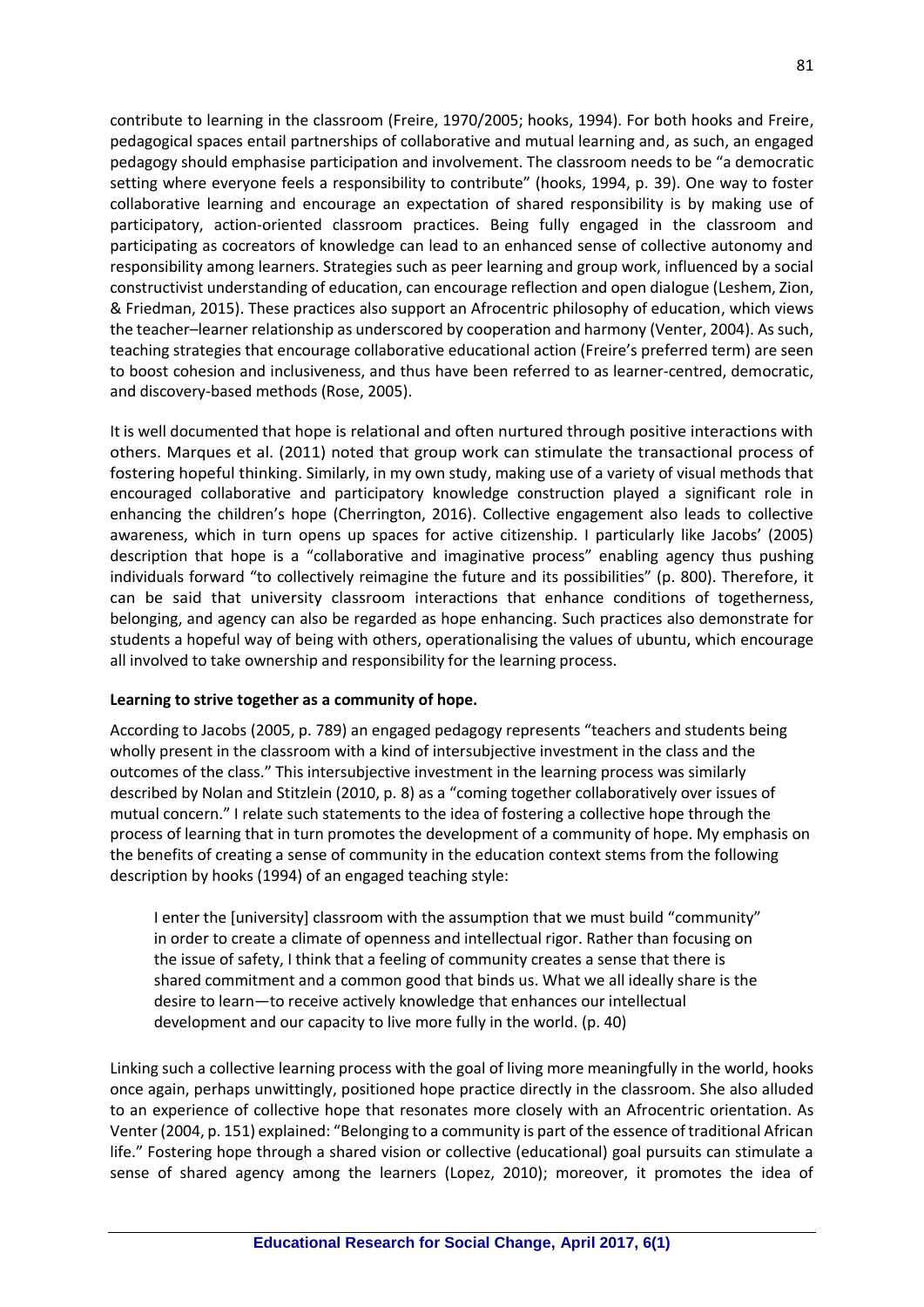generativity (where the individual is positioned as part of a community). Similarly, Snyder and Feldman (2000) claimed "hope is borne out of a sense of connectedness to other people, and moral commitment is fostered when we share important goals" (p. 408). In the field of psychology the benefits of having a sense of belonging and being part of a community with others have been well documented. For example, Larsen et al., (2005) maintained that "there is hope in genuinely being part of community" (p. 516) and, according to Duckworth, Steen, and Seligman (2005), hope thrives in a context of belonging where personal meaning can grow out of "belonging to and serving something larger than oneself, a life led in the service of positive institutions is the meaningful life" (p. 636). It is important to note, however, that the concept of a collective hope transcends the idea of a shared hope that is collectively held by a group of individuals pursuing a common outcome. It is more aligned to Webb's (2012) description of a transformative hope, or a "collective, mutually-efficacious and socially transformative mode of hoping" (p. 409), which is rooted in shared experiences. Such a hope can transform the entire collective group towards a new way of being, thus allowing hope simultaneously to become the process, the orientation, and the outcome.

The notion of fostering a sense of collective hope—and thus building communities of hope—in educational contexts further correlates with South African discourses that call for teaching practices that accommodate collective-oriented cultural groups associating more strongly with shared group values and roles rather than with individualistic ones. Wilson and Williams (2013) also alluded to the connection between the philosophy of ubuntu and the practice of hope from an African worldview. Similarly, in the framework of hope from an African perspective, the collective level of hope also corresponds to values involving generative interactions and interdependence. Prilleltensky and Prilleltensky (2007) maintained that an individual's level of hope is closely related to how social justice, democracy, and citizenship are practised within his or her community. I augment this belief by suggesting that an individual's hope can be fostered by the demonstration of such principles in the classroom—when the classroom becomes one's community.

Hooks (1994) had a vision of creating community in her classroom that respects an openness of thoughts and ideas, thus advancing a spirit of education as freedom. Therefore, could generating opportunities for collective hope in the university classroom, where students experience a level of mutual respect in striving to learn, not serve to strengthen the sustainability and gains of an authentically engaged pedagogy? This would then point to a self-sustaining, generative cycle of interactions. Further, could such a pedagogy, infused with hope, embed in student teachers a hopeful way of teaching to take into their own future practice? After all, when hope is anchored in practice as a way of being in the world, then hopeful actions can truly take hold and genuine transformation can begin.

# **Discussion**

The value of fostering hope in teachers and schools is unquestionable. According to Lopez (2010, p. 43), "our most hopeful schools are nestled in hopeful neighbourhoods, where community members proactively help the school create a desirable future for students." He went on to describe high-hope principals and teachers who model hopeful behaviour to their learners and parents, explaining that their conviction lies in showing—rather than telling—the community how to make hope happen within and beyond the school walls. Scioli and Biller (2009) added that hopeful teachers can become instruments for positive change by putting their hope into practice in their personal and professional lives. It is evident that hope is not only about personal well-being and self-development, but is also intimately connected to social action and the capacity to pursue collective well-being and betterment. What is significant in all these statements is that for hope to be meaningful in educational contexts it has to be about the *doing* and the *showing—*and then extended further towards the *sharing*. Giroux (1993, p. 11) argued that the role of education should be to direct the individual's awareness towards the development of democracy, "in the sense that social betterment must be the necessary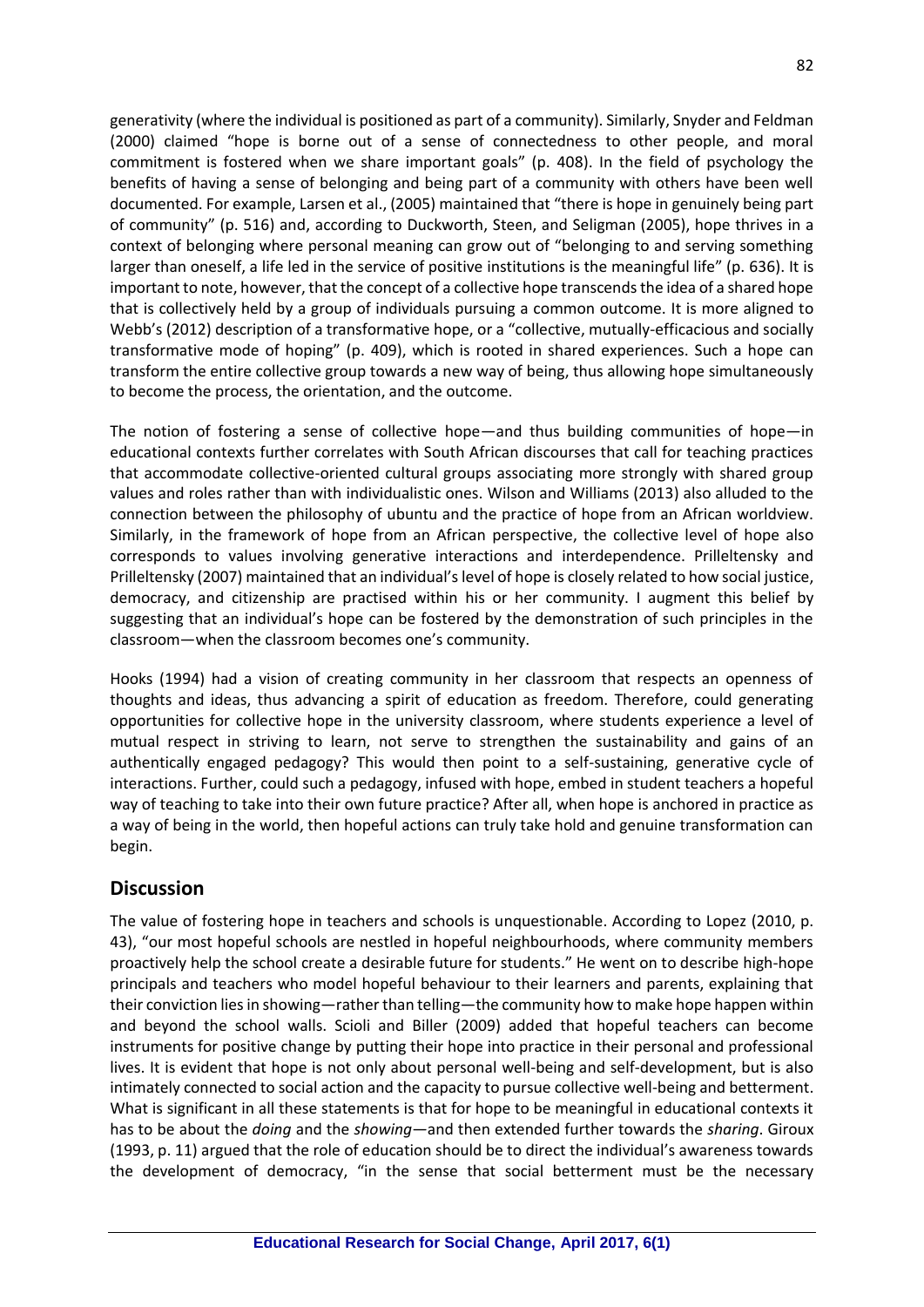consequence of individual flourishing." In his later writing he asserted this idea more strongly: "Hope is more than a politics, it is also a pedagogical and performative practice that provides the foundation for enabling human beings to learn about their potential as moral and civic agents" (Giroux, 2004, p. 38).

However, the literature linking hope theory and hope practice seems lacking. How do schools become hopeful? Where do principals and teachers learn how to be hopeful, and to put that hope into practice? I argue that teacher education programmes tasked with the holistic development of future teachers should be considering such questions. In this article I have tried to present ways in which student teachers could be equipped with the necessary tools to practise hope through an engaged pedagogy aimed at building a community of hope in the classroom. The discussion in this article thus aims to help enrich hooks' (1994) pedagogical ideas by interweaving tangible hope practices into her depictions of engaging and liberating classroom practices. As she so aptly stated: "Education as the practice of freedom is not just about liberatory knowledge, it's about liberatory practice in the classroom" (p. 147). Further, I seek to explicitly insert hope into critical thinking about how to integrate African educational practices in higher education and to stimulate possibilities for conceptualising the responsibility of teacher education programmes to foster the capacities of student teachers as agents of hope. Thus, I conclude that hope praxis enacted alongside the values of hooks' engaged pedagogy in teacher education programmes offers many possibilities and implications for improving school functionality and addressing educational change in the country. As Webb (2012) proposed: "Rather than leading one to transform the world itself, hope leads one instead to transform one's 'inner attitude' towards it" (p. 401); this idea resonates with the purpose of a liberatory education.

The ideas presented in this article are not without limitations. Firstly, I am aware that often university teachers are constrained by what Jacobs (2005) termed, *limit-situations*, dictated by a restrictive curriculum, inflexible policies, and overcrowded classrooms. Even hooks (1994) recognised that to be truly an engaged teacher required a constant presence and a strong dispensation, which could be "taxing to the spirit" (p. 202). Giroux (1993) too, humbly pronounced that in theorising about the need for schools to drive social change he had greatly underestimated "both the structural and ideological constraints under which teachers labor" (p. 1). However, it is precisely in times of such realities that creative thinking and collective learning should be given more attention. With a lack of applied research to evidence my position, I recognise that my own writing falls dangerously close to a charge of being mere theorising. I therefore acknowledge the urgent need for studies that explore the practicalities and challenges of hope in practice in the South African context. Secondly, while my description of an African worldview is pertinent for understanding the relevance and significance of conceptualising hope through a cultural and contextual lens, I do acknowledge that Africa as a continent is made up of many distinct countries, ethnicities, and cultural groups. Therefore, it would be presumptuous to assume this worldview is shared by all African people. Despite this limitation, what is clear is the need to further explore and understand the praxis of hope from an African perspective in teaching and learning practice.

### **Conclusion**

*One of the most powerful ways of spreading hope across a community is to help hopeful young people pursue their own ideas for making their schools and their communities better. The most hopeful of the students will create their own ripples that will touch the lives of friends and family. (Lopez, 2010, p. 44)*

This position paper was intended to initiate ripples of thinking about hope in the context of teacher education, and about the possibilities of truly enabling future teachers to act as agents of hope. I have described a framework of hope from an African perspective, paying particular attention to the levels of relational and collective hope which are crucial for developing student teachers' personal and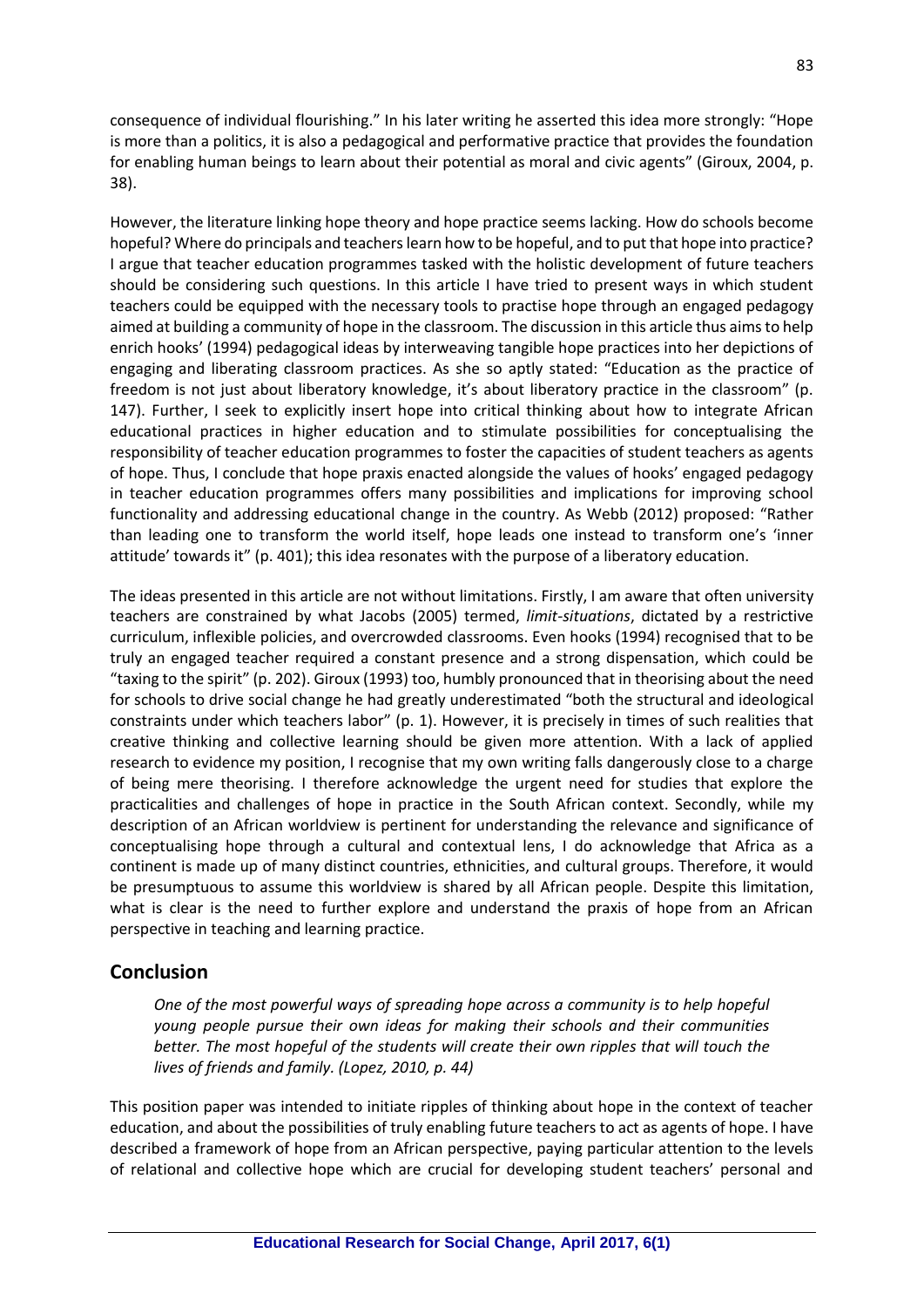professional capabilities. I have also sought to address the problem of a shortage of literature linking hope theory and practice in education and, more specifically, in teacher education programmes, by describing how hope can be put into practice when combined with the values of an engaged pedagogy as proposed by hooks (1994). Therefore, by positioning a practice of hope in teacher education, meaningful spaces can be created, providing a platform for student teachers to critically reflect on issues of personal development and well-being as well as equipping them with a hopeful way of being in the classroom. I have argued that in this way student teachers can truly make a difference and feel empowered in that they are doing so. Because hope is regarded as an intrinsic human capacity, strengthened by critical reflection and generative social action, perhaps it is wise to consider Webb's (2010, p. 329) perspective that the role and duty of education should not be conceived merely as "one of instilling hope but rather of evoking it and providing it with guidance."

## **Acknowledgements**

I acknowledge the South African National Research Foundation (NRF) grant-linked postdoctoral funding from the Dialogic Engagement between Local and University Communities Project (Grant Number 93296). I further acknowledge that the opinions, findings, and recommendations expressed in this article are my own, and that the NRF accepts no liability whatsoever in this regard.

I would also like to thank Professor Naydene de Lange for her critical review of this article and continued mentorship and support.

### **References**

- Cherrington, A. M. (2015). *"Research as hope intervention": A visual participatory study with rural South African primary school children* (Unpublished doctoral dissertation). Nelson Mandela Metropolitan University, South Africa.
- Cherrington, A. M. (2016). Researcher's reflections on using the Mmogo-method® and other visual research methods. In V. Roos (Ed.), *Understanding relational and group experiences through the Mmogo-method®* (pp. 229–260). Cham, Switzerland: Springer.
- Cherrington, A. M., & De Lange, N. (2016). "I want to be a hope champion!": Research as hopeintervention with rural South African children. *Journal of Psychology in Africa*, *26*(4), 373–378. doi: 10.1080/14330237.2016.1208954.
- Du, H., & King, R. B. (2012). Placing hope in self and others: Exploring the relationships among selfconstruals, locus of hope, and adjustment. *Personality and Individual Differences*, *54*(3), 332–337. doi[: 10.1016/j.paid.2012.09.015](http://doi:10.1016/j.paid.2012.09.015)
- Duckworth, A. L., Steen, T. A., & Seligman, M. E. P. (2005). Positive psychology in clinical practice. *Annual Review of Clinical Psychology*, *1,* 629–51. doi[: 10.1146/annurev.clinpsy.1.102803.144154](http://doi:10.1146/annurev.clinpsy.1.102803.144154)
- Edey, W., Larsen, D., & LeMay, L. (2005). *The counsellor's introduction to hope tools*. Edmonton, Canada: Hope Foundation of Alberta.
- Freire, P. (2005). *Pedagogy of the oppressed* (30th anniversary ed.). New York, USA: Continuum. Retrieved from <http://www.ilearnincambodia.net/uploads/3/1/0/9/31096741/freireped.pdf> (Original work published 1970)
- Giroux, H. A. (1993). Border crossings: Cultural workers and the politics of education. NY, USA: Routledge.
- Giroux, H. A. (2004). When hope is subversive. *Tikkun*, *19*(6), 38*–*39.
- Higgs, P. (2016). The African renaissance and the transformation of the higher education curriculum in South Africa. *Africa Education Review*, *13*(1), 87–101. doi: [10.1080/18146627.2016.1186370](http://doi.org/10.1080/18146627.2016.1186370)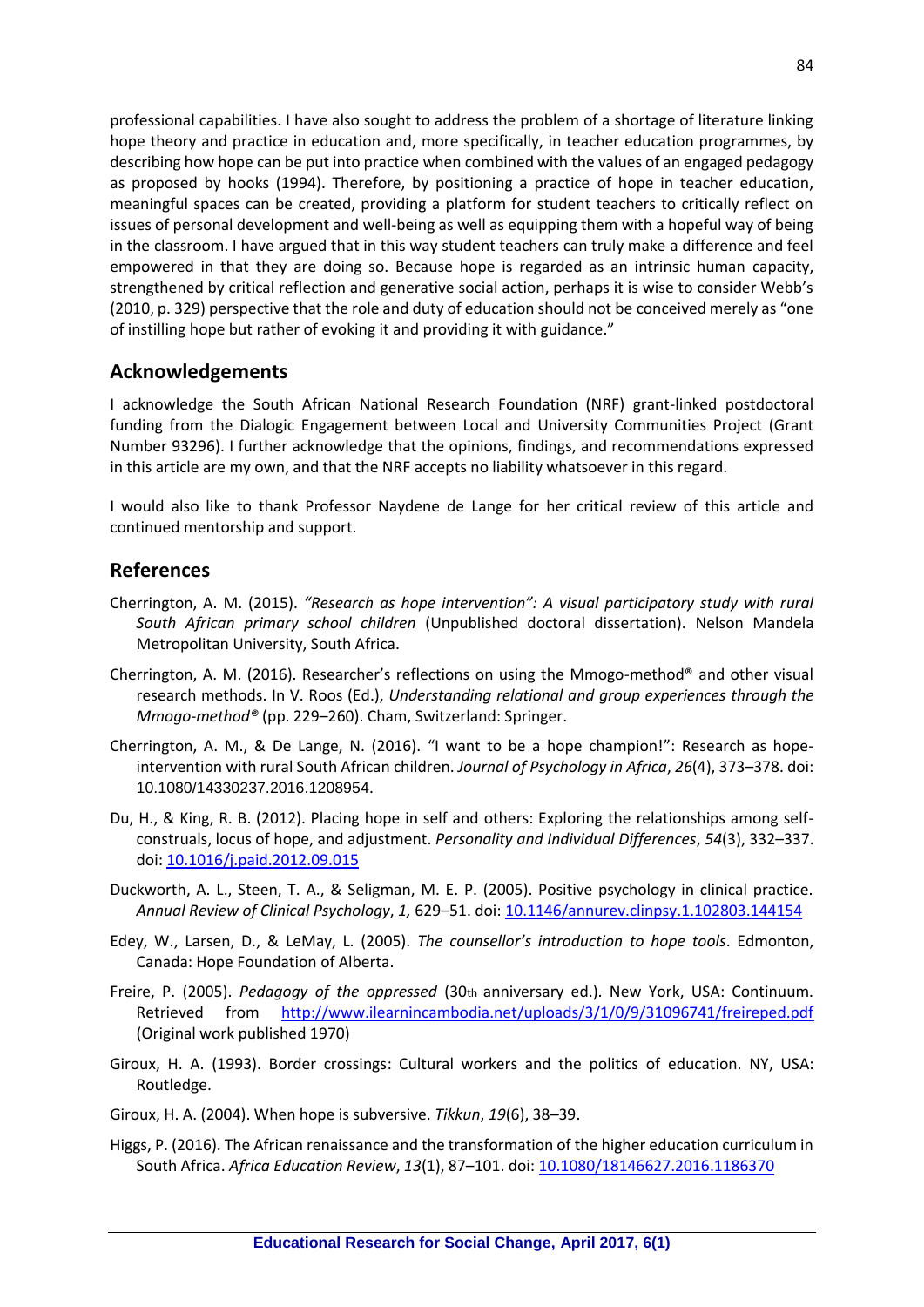- hooks, b. (1994). Teaching to transgress: Education as the practice of freedom. New York, USA: Routledge.
- Inderbitzin, M. (2015). Active learning and educated hope: College and prison partnerships in liberal education. *Liberal Education, 101*(3), 46–51.
- Jacobs, D. (2005). What's hope got to do with it? Towards a theory of hope and pedagogy. *JAC*, *25*(4), 783*–*802. Retrieved from<http://www.jstor.org/stable/20866715>
- Larsen, D., Edey, W., & LeMay, L. M. (2005). Put hope to work: A commentary. *Journal of Advanced Nursing*, *52*(5), 515–517.
- Larsen, D. J., & Stege, R. (2012). Client accounts of hope in early counseling sessions: A qualitative study. *Journal of Counseling & Development, 90*(1), 45–54. doi: 10.1111/j.1556-6676.2012.00007.x
- Leshem, S., Zion, N., & Friedman, A. (2015). A dream of a school: Student teachers envision their ideal school. *SAGE Open*, *5*(4). doi: [10.1177/2158244015621351](http://doi.org/10.1177/2158244015621351)
- Lopez, S. J. (2010). Making ripples: How principals and teachers can spread hope throughout our schools. *Phi Delta Kappan, 92*(2), 41–44. doi[: 10.1177/003172171009200210](http://dx.doi.org/10.1177%2F003172171009200210)
- Marques, S. C., Lopez, S. J., & Pais-Ribeiro, J. L. (2011). "Building Hope for the Future": A program to foster strengths in middle-school students. *Journal of Happiness Studies*, *12*(1), 139–152. doi: [10.1007/s10902-009-9180-3](http://doi:10.1007/s10902-009-9180-3)
- McDermott, D., & Hastings, S. (2000). Children: Raising future hopes. In C. R. Snyder (Ed.), *Handbook of Hope* (pp. 185*–*198). California, USA: Academic Press.
- McInerney, P. (2007). From naïve optimism to robust hope: Sustaining a commitment to social justice in schools and teacher education in neoliberal times. *Asia-Pacific Journal of Teacher Education, 35*(3), 257*–*272. doi: [10.1080/13598660701447213](http://doi:10.1080/13598660701447213)
- Mkhize, N. (2007). Psychology: An African perspective. In D. Hook (Ed.), *Introduction to critical psychology* (2nd ed., pp. 24*–*52). Cape Town, South Africa: UCT Press.
- Mokwena, M. (2007). African cosmology and psychology. In M. Visser (Ed.), *Contextualising community psychology in South Africa* (pp. 66–78). Pretoria, South Africa: Van Schaik.
- Nolan, C., & Stitzlein, S. M. (2010). Meaningful hope for teachers in times of high anxiety and low morale. *Democracy & Education, 19*(1), 1*–*10.
- Prilleltensky, I., & Prilleltensky, O. (2007). Promoting well-being: Linking personal, organizational, and community change. New Jersey, USA: Wiley.
- Rose, D. (2005). Democratising the classroom: A literacy pedagogy for the new generation. *Journal of Education*, *37*, 131–167.
- Roux, C., & Becker, A. (2016). Humanising higher education in South Africa through dialogue as praxis. *Educational Research for Social Change*, *5*(1), 131–143.
- Scioli, A., & Biller, H.B. (2009). *Hope in the age of anxiety* [Kindle PC Version 3]. New York, USA: Oxford University Press.
- Scioli, A., & Biller, H.B. (2010). The power of hope: Overcoming your most daunting life difficulties no matter what. Deerfield Beach, USA: Health Communications.
- Snyder. C. R. (Ed.). (2000). *Handbook of hope: Theory, measures and applications*. San Diego, USA: Academic Press.
- Snyder, C. R., & Feldman, D. B. (2000). Hope for the many: An empowering social agenda. In C. R. Snyder (Ed.), *Handbook of hope: Theory, measures and applications* (pp. 389*–*410). San Diego, USA: Academic Press.